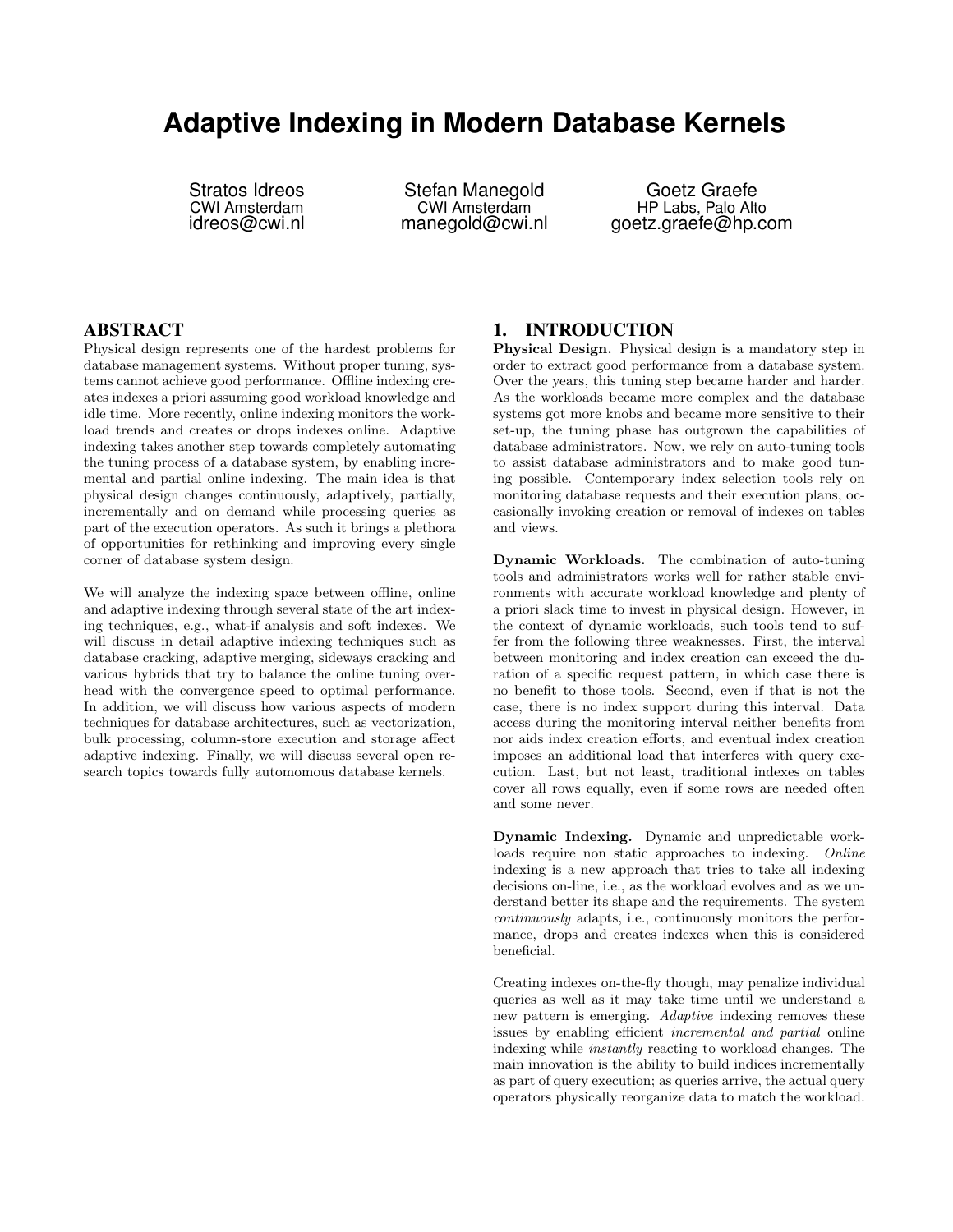One of the main "rules" of adaptive indexing is the following.

Every query is treated as an advice of how data should be stored.

In this way, the actual storage continuously adapts and access patterns improve as the workload changes. No human intervention is required and everything happens in a transparent way to the user.

Tutorial Plan. In this tutorial, we will first present the research space between adaptive indexing and the more traditional offline indexing as well as the latest efforts on online indexing. We will distinguish the application scenario for each case and the challenges involved. We will motivate the new research path of adaptive indexing as well as the need to combine all three areas towards a new holistic tuning method.

We will discuss in detail several state of the art offline, online and adaptive indexing techniques. We will see the basic approaches to what-if analysis for offline indexing as well as modern techniques for online indexing, such as soft indexes. Database cracking, sideways cracking, partial cracking, adaptive merging as well as various hybrid adaptive indexing methods will be covered in detail. We will discuss the first adaptive kernel over the open source column-store MonetDB and how this compares with database architectures that support offline and online analysis. In addition, we will discuss several optimization issues such as maintenance of adaptive indexing structures, improving convergence speed, etc. Furthermore, updates, concurrency control, and adaptive indexing for several database operators such as joins, selects and tuple reconstruction will be discussed.

Finally, we will discuss several open topics in the context of adaptive and dynamic indexing and how these can affect database research and the database community at large. For example, we will discuss how adaptive indexing can be incorporated in traditional systems, in the form of row-store and pipelined processing, b-trees, etc.

#### 2. TUTORIAL MATERIAL

Physical Design. The tutorial will start by describing the physical design problem; the importance of creating the proper indexes as well as the ingredients for successful physical design.

Offline Analysis. We will discuss in detail the concept of offline analysis as it exists in every major database product, i.e., we will discuss the what-if analysis paradigm and how modern auto-tuning tools work and interact with the database system, e.g., [4, 6, 7, 11, 1, 5, 20, 21]. Such offline approaches to runtime index tuning are non-adaptive, meaning that index tuning and query processing operations are distinct from each other. These approaches first analyze a given sample workload and then decide which indexes to create or drop based on the observations. Both index tuning and index creation costs may impact the actual database workload. Once a decision is made, it affects all key ranges in an index. We will describe in detail the benefits as well

as the bottlenecks such an approach can have for dynamic environments.

Online Analysis. Online analysis attacks the problem of dynamic workloads where any offline decisions might soon become invalid and new indexes are required. A number of recent efforts propose variations of online indexing, e.g., [3, 18, 2, 16]. The general idea is that the basic concepts of offline analysis are transferred online, i.e., while processing queries the system monitors the workload and the performance, it questions the need for different indexes and once certain thresholds are passed it triggers the creation of new indexes and possibly it drops old ones. We will discuss in detail this approach and the benefits it brings as well as the bottlenecks it creates by penalizing certain queries with high overhead.

Adaptive Indexing. Once the concepts of offline and online analysis for physical design are clear, we are ready to move onto the adaptive indexing discussion. The bottlenecks of offline and online analysis for dynamic workloads motivate adaptive indexing. We will discuss in detail the scenarios where each approach is applicable and the benefits of adaptive indexing as shown in [12, 13, 14, 15, 9, 10, 8]. Adaptive indexing aims to enable incremental, efficient adaptive indexing, i.e., index creation and optimization as side effects of query execution, with the implicit benefit that only tables, columns, and key ranges truly queried are optimized. The more often a key range is queried, the more its representation is optimized. Columns that are not queried are not indexed, and key ranges that are not queried are not optimized. Overhead for incremental index creation is minimal, and disappears when a range has been fully-optimized.

Database Cracking. We will start with a discussion on database cracking [12, 13, 14]. Database cracking introduces the notion of incrementally building indexes as a byproduct of operator calls during query processing. It relies on an extremely lazy approach in order to introduce minimal overhead to individual queries. The main idea is that data is continuously physically reorganized to match the workload.

Selection Cracking. We will first discuss selection cracking [12], where only the select operator is responsible for adaptive indexing steps. Here, the idea is that in order to perform a simple selection, the respective column needs to be reorganized to collect all qualifying values in a contiguous area. This results in a continuous injection of more and more structure knowledge that future queries can exploit. We will discuss in detail the first complete prototype and its performance when exploiting these techniques.

Column-Stores. The database cracking work exploits and in fact relies on several column-store properties, such as storage on fixed width dense arrays, bulk processing and late tuple reconstruction. We will take a few minutes in describing the basic concepts of modern column-store processing and why these features assist database cracking.

Cracking Updates. Then, we will discuss about updates [13] which are performed in the same adaptive philosophy. Updates are applied on demand, adaptively and incrementally during query processing and while cracking the data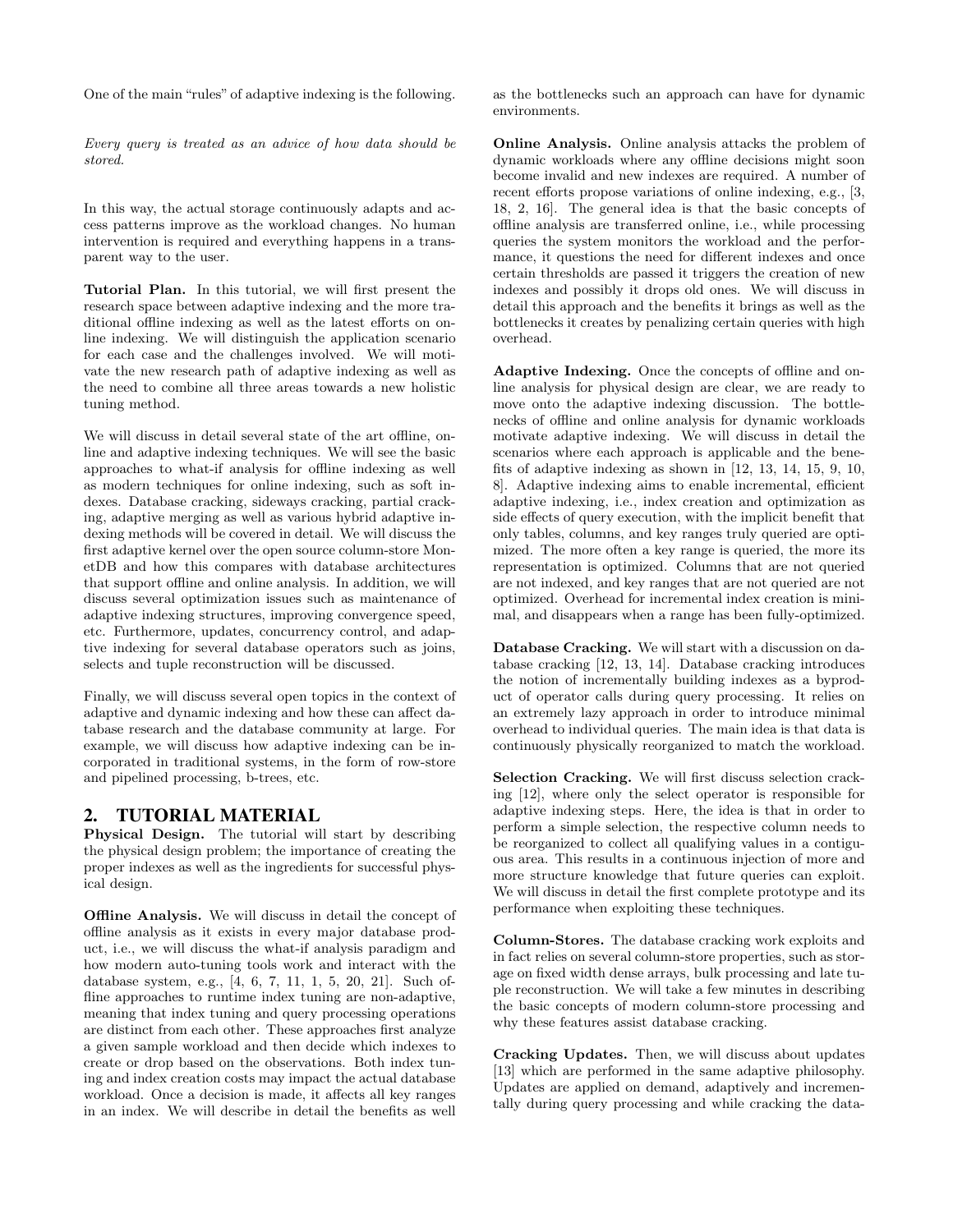base arrays. We will show which are the main techniques and tradeoffs for updates as well as we will discuss open issues in this context.

Sideways Cracking. After that, a discussion on partial and sideways cracking [14] will show how to answer complex queries, e.g., TPC-H, with adaptive indexing while also taking into account storage bounds. We will discuss techniques that transfer cracking across multiple columns in a table as well as techniques that allow for partial and incremental materialization of the auxiliary cracking structures. In addition, we will discuss several optimization options in this context, such as adaptive alignment, new query plans and operators necessary, etc.

Adaptive Merging. Furthermore, we will discuss about adaptive merging [9, 10]. Adaptive merging, inspired by DB cracking, follows the same principles of continuous adaptation but introduces a crucial new idea, i.e., that of creating more active reactions to the workload. This is very useful, especially in disk based environments and it improves the convergence to the optimal performance of a full index.

Performance Metrics and Benchmark. As proposed in [8], two measures are crucial to characterize how quickly and efficiently a technique adapts index structures to a dynamic workload. These are: (1) the initialization cost incurred by the first query and (2) the number of queries that must be processed before a random query benefits from the index structure without incurring any overhead. We will discuss the first benchmark proposed for adaptive indexing [8] and how conclusions and performance in such a benchmark may affect the choice of indexing strategies.

Hybrid Adaptive Indexing Algorithms. Then, we will discuss the broad space of adaptive indexing as it is defined in [15] where multiple techniques are discussed on how to balance between initialization and convergence and how various design choices affect these parameters. We will begin with a comparison of the basic reorganization techniques of adaptive merging and database cracking in the context of column-stores and then we will proceed to discuss various alternative reorganization strategies towards the ideal adaptive indexing strategy.

Auto-tuning Kernels. Another important part of the discussion will be the requirements in order to apply adaptive indexing in a database kernel. We will discuss what it took to create the first adaptive indexing system as an extension of MonetDB and how other modern database kernels can adopt similar strategies. We will discuss in detail about changes necessary at all levels, e.g., operators, query plans, optimizer rules and various optimization and system dependent choices.

Prior Approaches. With the main part of adaptive indexing covered, we will take a step back and revisit the topic of why adaptive indexing brings something radically new to database research but also how it was inspired by past efforts that made the first steps towards partial and online indexing.

In the past, the recognition that some data items are more

heavily queried than others has already led to the concept of partial indexes [17, 19]. A generalization is the concept of materialized views. Adaptive indexing though proposes a way to incrementally and adaptively create those indexes as part of query processing.

In addition, *soft indexes* is another recent interesting approach in the path of adaptive indexing [16]. Like monitorand-tune approaches, soft indexes continually collects statistic for recommended indexes and then periodically and automatically solve the index selection problem. Like adaptive indexing, recommended indexes are generated (or dropped) during query processing. Unlike adaptive indexing, however, neither index recommendation nor creation is incremental; explicit statistics are kept and each recommended index is created and optimized to completion, although the command might be deferred. In addition, soft indexes simply exploit the scan of the relevant data, e.g., from a select operator and send this data to the index creation routine at the same time. On the contrary, database cracking overloads database operators with new algorithms that both answer the relevant operator and introduce small physical reorganization actions which makes lightweight adaptation possible.

In general, adaptive indexing and approaches that monitor queries then build indexes are mutually compatible. Policies established by the observe-and-tune techniques could provide information about the benefit and importance of different indexes, and adaptive indexing mechanisms could then create and refine the recommended index structures while minimizing additional workload.

Open Topics. The final part of the tutorial will present multiple open research topics for adaptive indexing. These range from concurrency control, disk based processing, long term maintenance of structures, as well as a future system that learns from all adaptive indexing, offline indexing and online indexing to create a database system that continuously and efficiently adapts to its environment. There are a plethora of open topics on almost all database design points which we believe will appeal to a broad audience. For several of this topics, we will discuss in detail their importance in the course of adaptive indexing, and possible paths towards solutions.

Duration. To cover all material discussed in this section, a 3 hours slot will be required. Alternatively, we can remove part of the background discussions and part of the detailed discussions to fit in a 1.5 hour slot.

## 3. TARGETED AUDIENCE

This tutorial targets database researchers from multiple fields.

In particular, it will appeal to core database architecture designers as adaptive indexing proposes a new way to design modern database kernels. It brings a new requirements and opportunities for database architecture design which involves new operators, algorithms, structures, query plans, etc.

Naturally, database researchers in the field of physical design, both offline and online, will be a perfect match for this tutorial as adaptive indexing complements these research